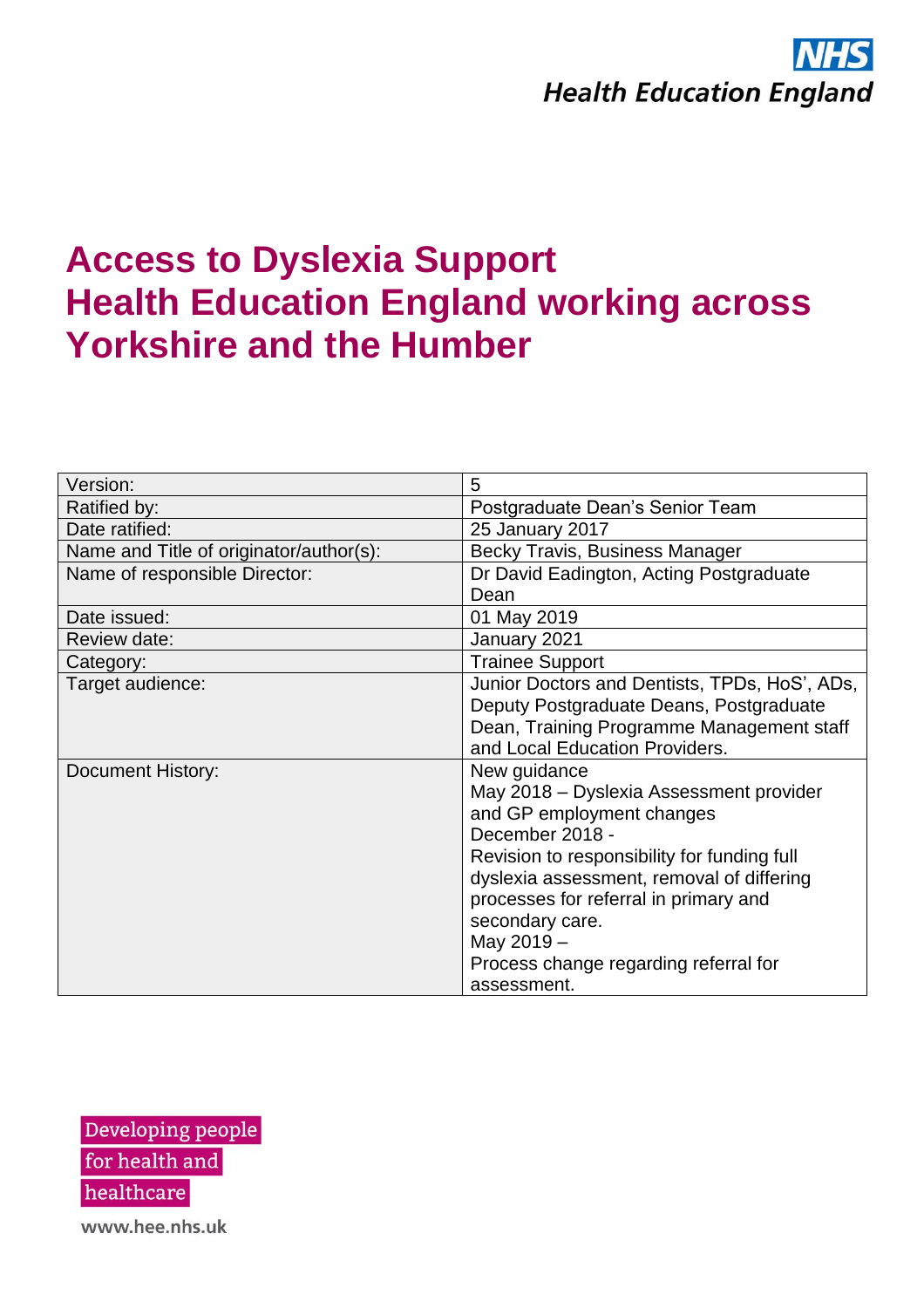#### <span id="page-1-0"></span>**Document Status**

This is a controlled document. Whilst this document may be printed, the electronic version posted on the intranet, and copied to the internet, is the controlled copy. Any printed copies of this document are not controlled.

As a controlled document, this document should not be saved onto local or network drives but should always be accessed from the intranet.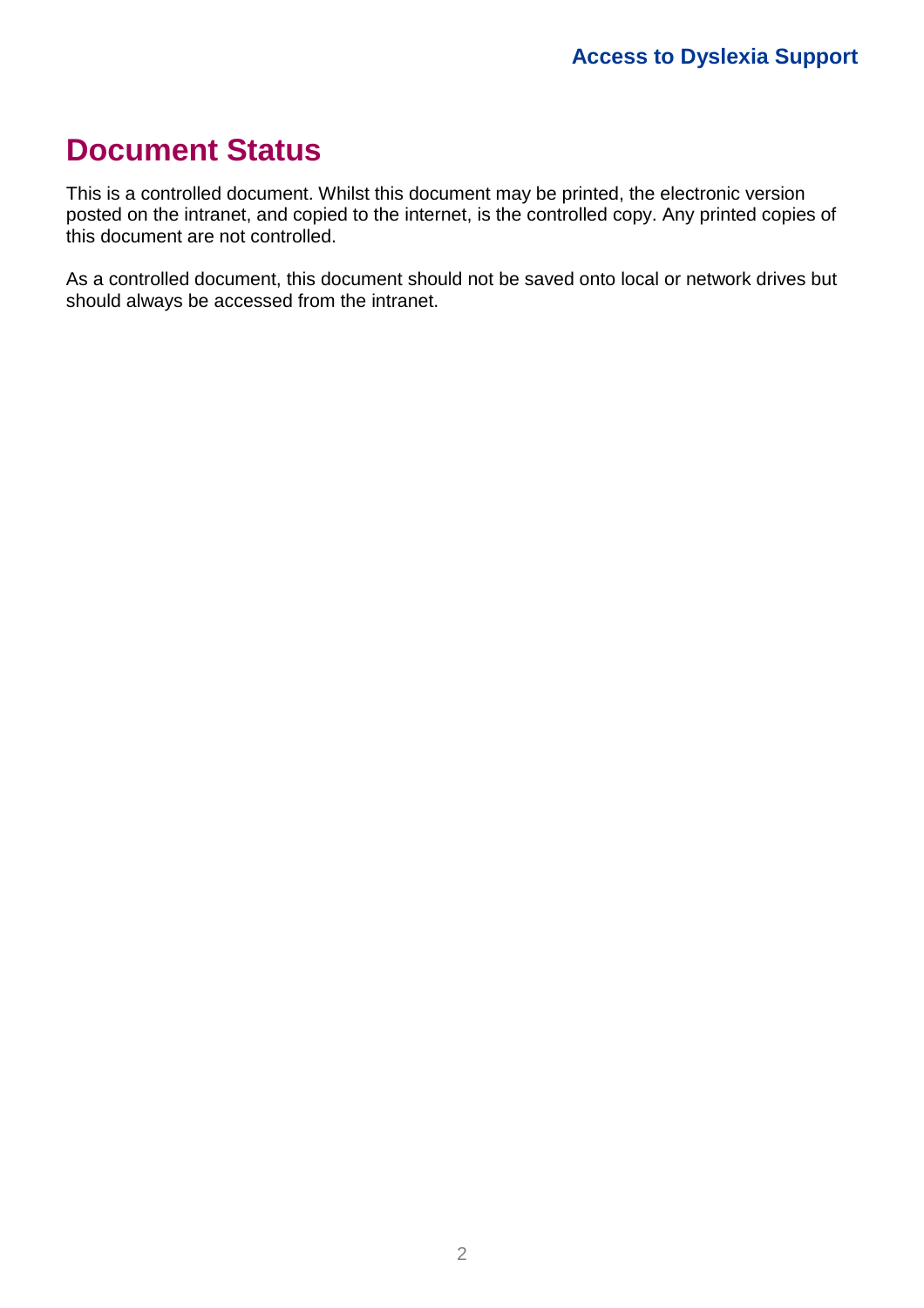## <span id="page-2-0"></span>**Contents**

#### **Table of Contents**

| 4.1. Junior Doctors and Dentists with Pre-existing and Diagnosed Dyslexia 4 |  |
|-----------------------------------------------------------------------------|--|
|                                                                             |  |
|                                                                             |  |
|                                                                             |  |
|                                                                             |  |
|                                                                             |  |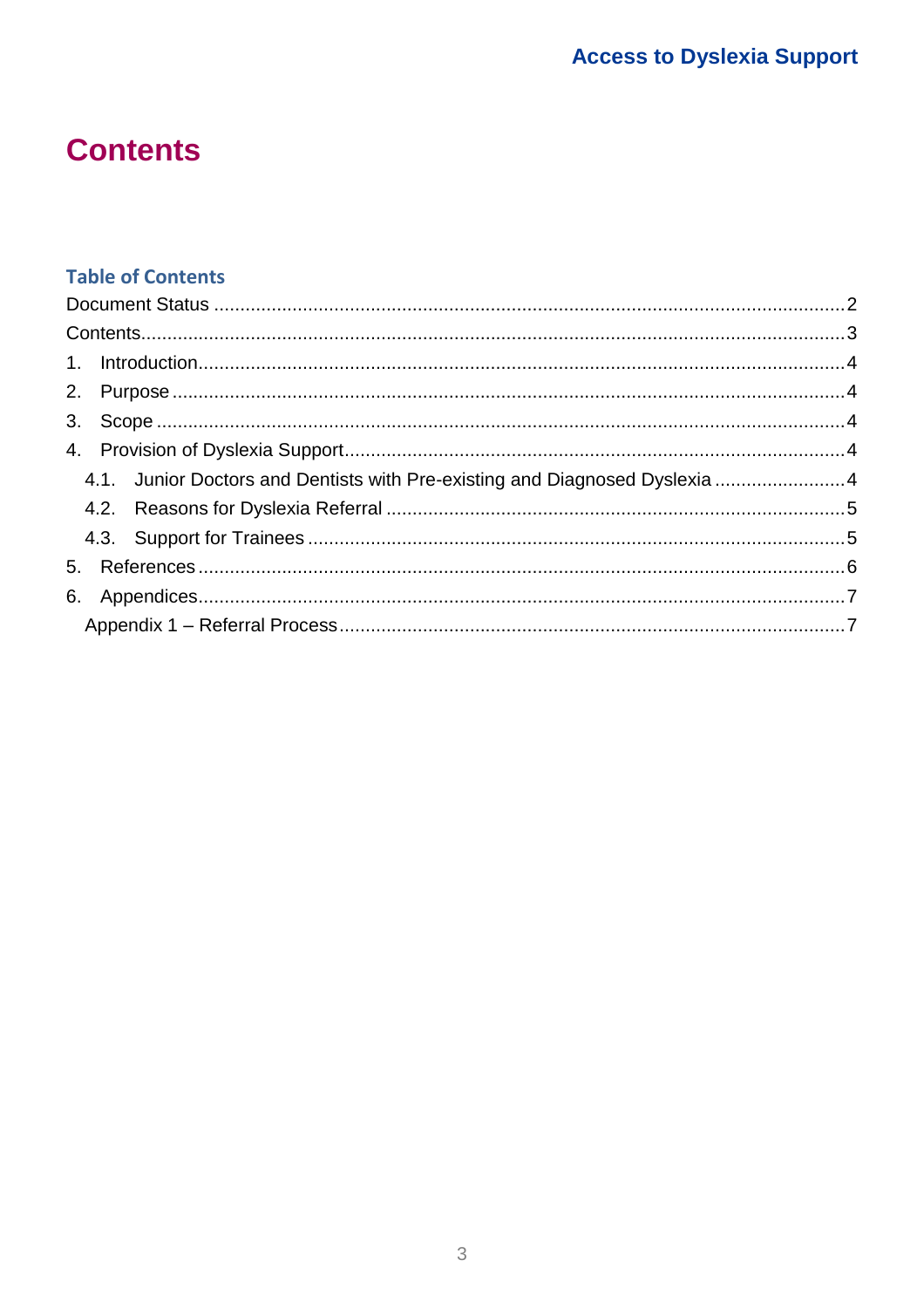## <span id="page-3-0"></span>**1.Introduction**

This document is a local protocol which outlines HEE working across Yorkshire and the Humber's involvement in the support of a referral process for the management of junior doctors and dentists who may have (or have been) diagnosed as having dyslexia.

Under the terms of The Equality Act (2010) a person is considered disabled if they have a physical or mental impairment which has a substantial and long-term adverse effect on their ability to carry out normal day-to-day activities. Dyslexic health professionals may fall within this definition and as such are entitled to receive 'reasonable adjustments' in the educational institution and in the workplace.

The GMC offers guidance on support for junior doctors in training and reasonable adjustments which can be found on the [website.](http://www.gmc-uk.org/education/undergraduate/15_7_support_for_trainees.asp)

#### <span id="page-3-1"></span>**2.Purpose**

This protocol has been developed to provide junior doctors in Yorkshire and the Humber with consistent access to dyslexia support provision across Postgraduate Schools.

The objectives of this protocol are:

- To support junior doctors and dentists in their training programmes;
- To support junior doctors and dentists with the acquisition of examinations and academic competencies;
- To retain junior doctors and dentists who would benefit from support with suspected or diagnosed dyslexia.

#### <span id="page-3-2"></span>**3.Scope**

This protocol has been developed to be used by Trainees, Local Education Providers, Educators and HEE YH staff.

Where appropriate, Local Education Providers may need to understand what services are available from their Occupational Health Provider.

## <span id="page-3-3"></span>**4.Provision of Dyslexia Support**

#### <span id="page-3-4"></span>**4.1. Junior Doctors and Dentists with Pre-existing and Diagnosed Dyslexia**

Junior doctors or dentists commencing training who have been diagnosed with dyslexia should ensure this is communicated with their employer and Occupational Health Provider, as part of the health screening process. In accordance with the Equality Act (2010), employers are required to make reasonable adjustments when there are known conditions.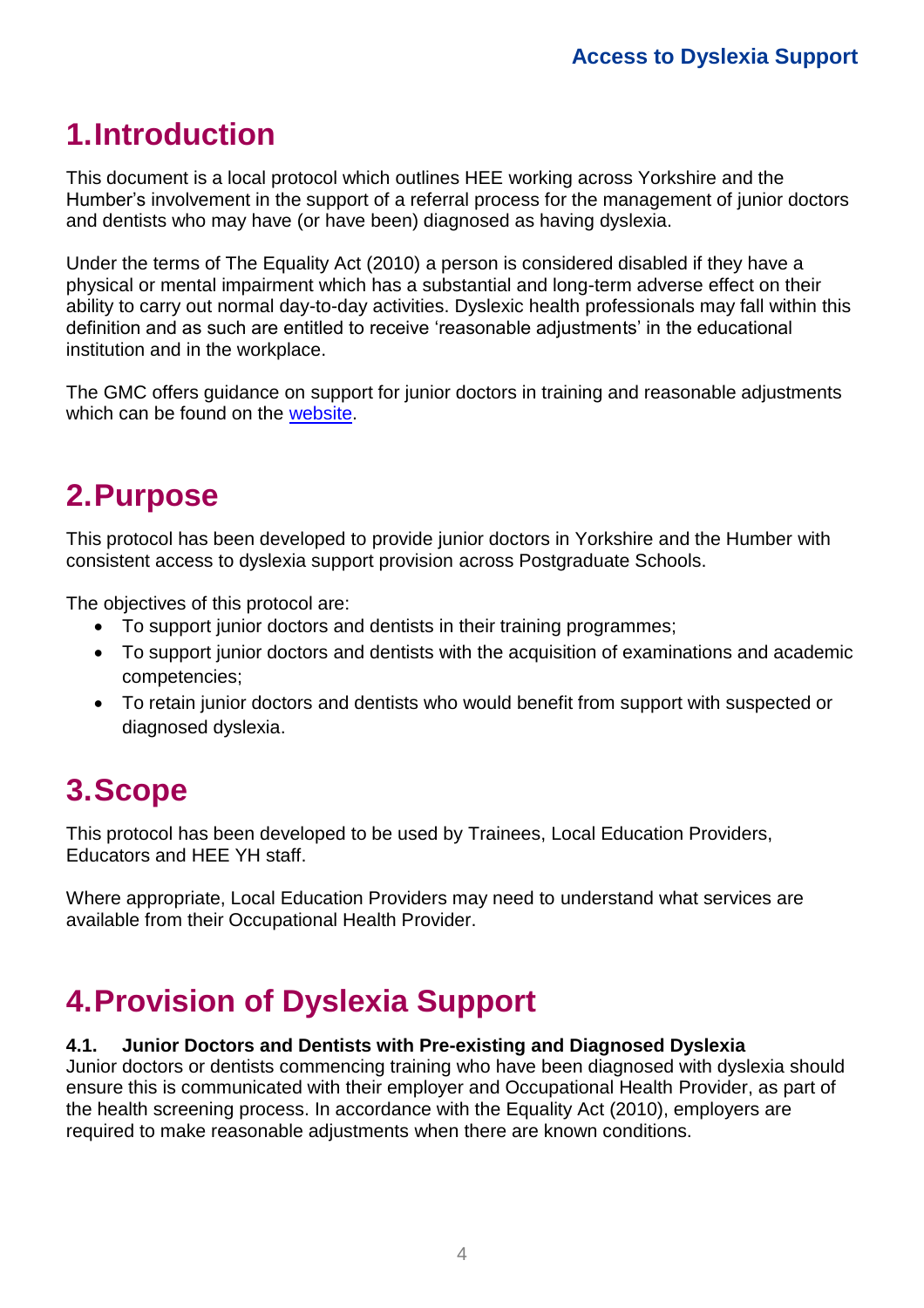#### <span id="page-4-0"></span>**4.2. Reasons for Dyslexia Referral**

Educators and trainees may consider a referral if there are recurring difficulties with any of the following:

- Undertaking and/or passing written examinations
- Writing and spelling
- Reading
- Memory difficulties, time management and organisation

This is not an exhaustive list and it is acknowledged that individuals could have other symptoms which are not listed above.

Given the resource implication of all referrals, it should be considered when dyslexia is suspected and regarded to be both relevant and an important issue.

#### <span id="page-4-1"></span>**4.3. Support for Trainees**

Junior doctors or dentists who suspect they may have dyslexia are able to access a free screening tool which is supported by the British Dyslexia Association. This can be accessed on the following website:

<http://doitprofiler.com/personal-profilers/dyslexia/>

Following completion of the online screening tool, the outcome of the screening test is categorised as follows:

- 1. Significant challenge reported Trainee to discuss the results with their Training Programme Director (TPD) and when supported, self-refer for an assessment
- 2. Many challenges reported Trainee to discuss the results with their TPD and when supported, self-refer for an assessment
- 3. Reasonable skills no action required
- 4. Good skills no action required

Following discussion with the Training Programme Director and in the context of the trainee's individual needs, the Junior Doctor or Dentist will be offered the option of undertaking a dyslexia assessment with the British Dyslexia Association (or another provider which is acceptable to the relevant College). It is the responsibility of the Trainee to discuss with the College whether the assessment being sought from the provider is acceptable.

HEE will fund an assessment, which will normally be undertaken by a Specialist Teacher. The Trainee will be required to self-refer to the British Dyslexia Association (or another provider) and pay the assessment fee. The Trainee can claim reimbursement, by requesting and submitting a claim form to the relevant HEE YH Programme Support Team. The claim will only be payable upon receipt of the following documentation:

- 1. Results of the Screening Tool; and
- 2. Confirmation from the TPD that they support the Assessment (retrospective approval will not normally be accepted); and
- 3. Confirmation that they attended the Assessment.

Appendix 1 details the process.

The Trainee should also notify their employer's Director of Medical Education and the relevant medical staffing/HR department. Note that Occupational Health are not responsible for funding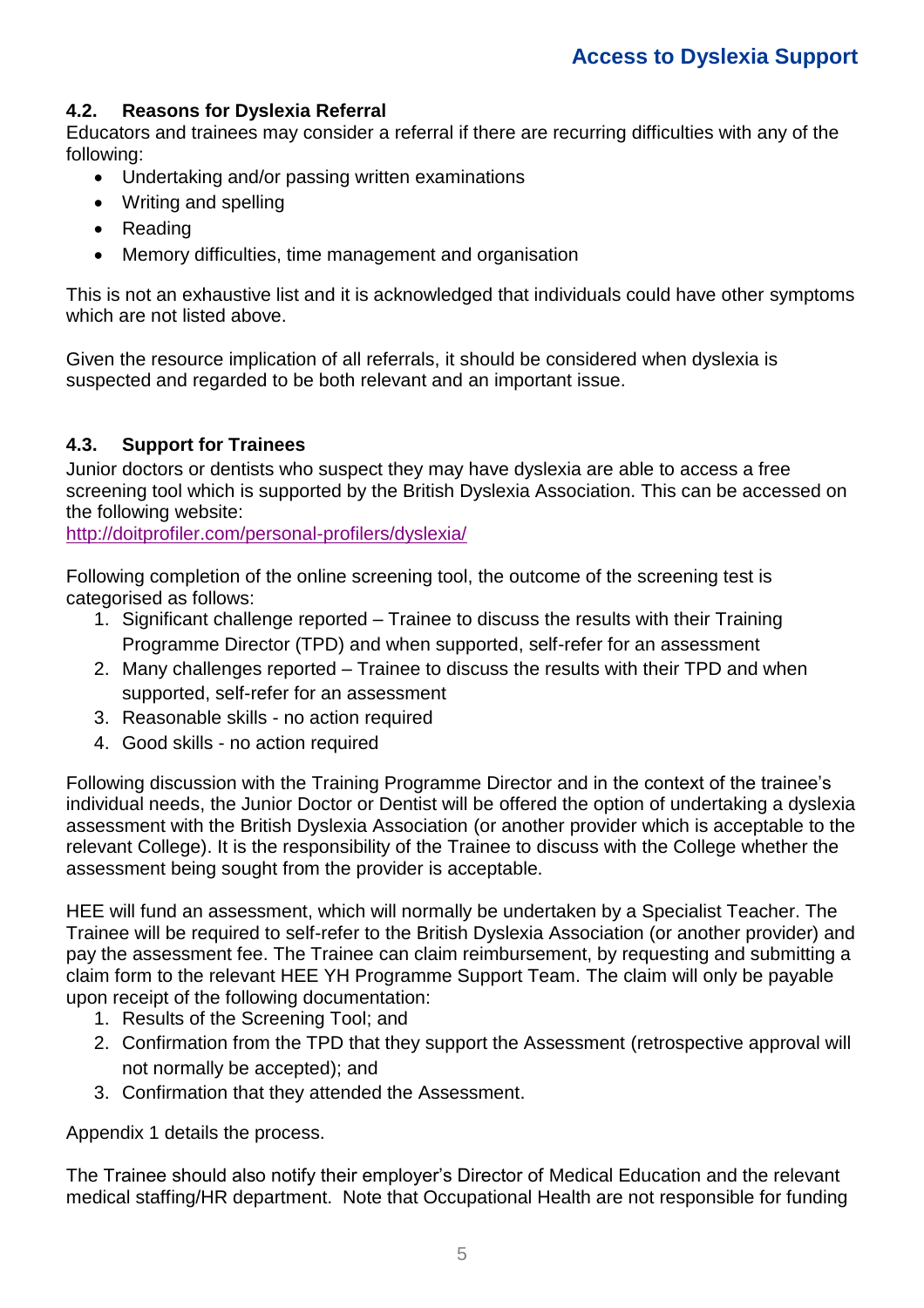or requesting the full dyslexia assessment. HEE YH Programme Support will notify the Trainee's employer when a claim form is processed.

Upon receipt of the Assessment Report, if adjustments to the Trainee's working practice or workplace are recommended, these should be discussed with medical staffing/HR who will be responsible for involving Occupational Health as appropriate. The employing Trust (and where applicable, the host Trust where a lead employer arrangement is in place, including for GP trainees) will be responsible for delivering reasonable adjustments in accordance with their duties under the Equality Act 2010.

For trainees working in Primary Care who do not have a Trust lead employer, upon receipt of the Assessment Report, if adjustments to the Trainee's working practice or workplace are recommended (which have resource implications), the Employer should submit a request to the Government's Access to Work programme for assistance with financial support. If the full cost cannot be met by Access to Work, the Primary Care provider may request financial assistance from HEE YH, which will be considered by the relevant budget holder.

To enable HEE to effectively support the Trainee's educational needs, we recommend that the Trainee shares the assessment report with their Training Programme Director and/or Educational Supervisor.

#### <span id="page-5-0"></span>**5.References**

Access to Work:<https://www.gov.uk/access-to-work/overview> British Dyslexia Association: http://www.bdadyslexia.org.uk/services/assessments Do It Dyslexia Screening Profiler:<http://doitprofiler.com/personal-profilers/dyslexia/> General Medical Council: [http://www.gmc](http://www.gmc-uk.org/education/undergraduate/15_7_support_for_trainees.asp)[uk.org/education/undergraduate/15\\_7\\_support\\_for\\_trainees.asp](http://www.gmc-uk.org/education/undergraduate/15_7_support_for_trainees.asp)